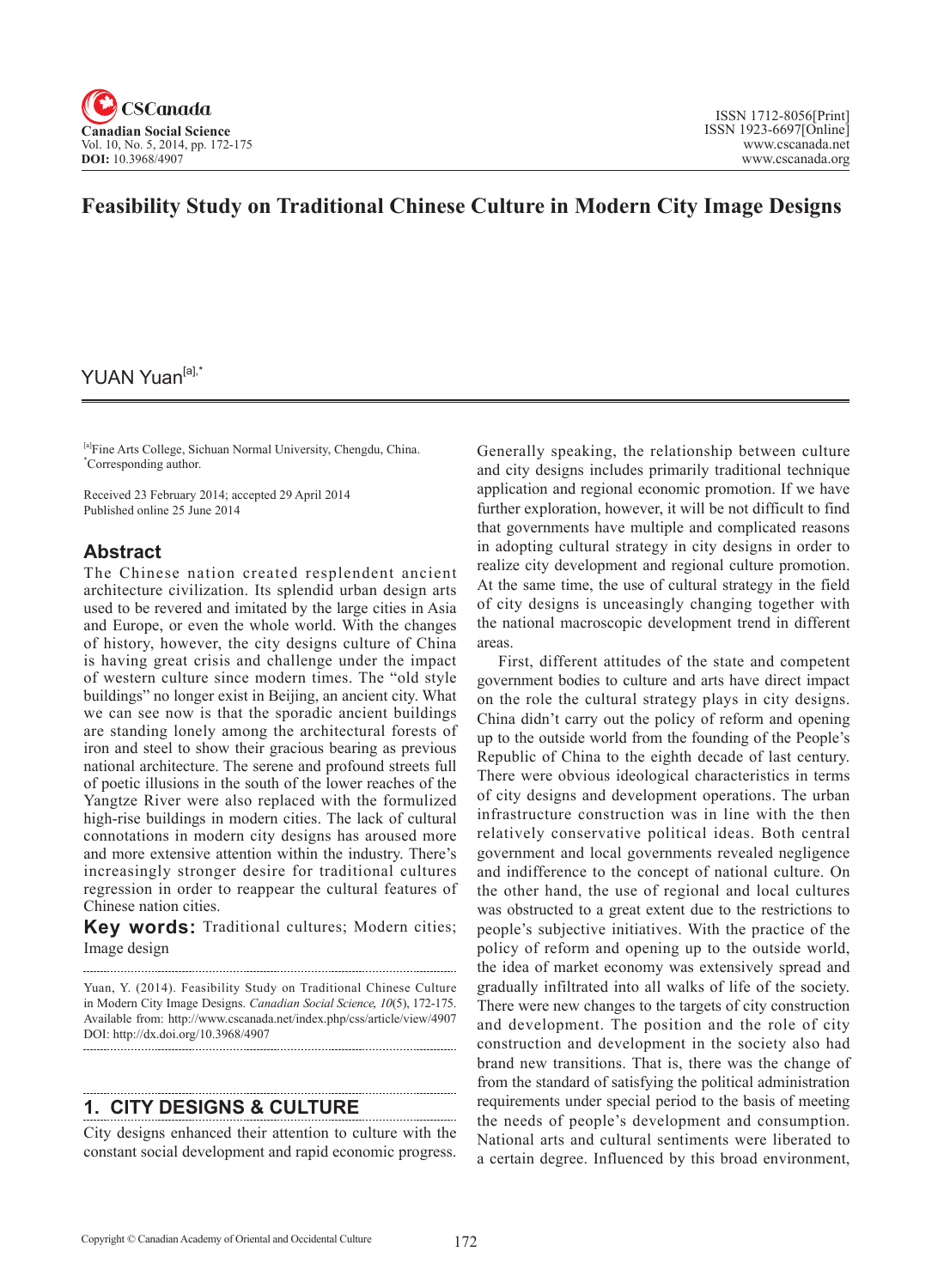both local governments and competent city design authorities were facing completely new opportunities and higher degree of challenges. They had to consider the requirements to cultural features in city development, and tried hard to play the important role of national and regional cultures in city designs.

After the implementation of the policy of reform and opening up to the outside world, both the state and competent governmental authorities properly eased the control to culture, and relaxed strict control over and management to local governments. The administrative functions of local governments are broader and they have enormous space to play their roles no matter on administration scope or on functional authorities. Upon entering into the new century, some local governments demonstrate their city charms and features to the outside world by holding internationally large-scale exhibitions or matches. Based on similar cases, city governments developed and accumulated rich and beneficial experience. They implement culture development strategies and stimulate cultural consumptions while pushing for regional culture development as the direction of city development. Such cities gradually increase the considerations and attention to the space and resources required for cultural industry, which create the conditions for the cities to develop in future economic development.

When living in a modern society with sharp increase of material standard of living, people are stronger in their thirst for cultural and spiritual pursuit. Therefore the cultural industry experiences rapid development momentum. This is objectively necessary in order to create a good environment for cultural product production and consumption, and to establish a building environment matching with the connotations of city culture. City designs also need to enhance the development of public city culture and art facilities in order to strengthen the cultural connotations based on different situations in different part of the regions.

The positive role the culture plays in city development is obvious to all. Currently, the rapid globalization as well as the exchanges and the collision of eastern and western world are more intensive. The important role and significance of cultural connotations in the field of city design becomes more outstanding. Under the guidance of the objective rules for city development, city designs should take the cultural souls and supports as its basis in order to realize the modernizations and to meet the new needs of city development under the new situations. This should be a key issue for special consideration in terms of city construction in China.

# **2. DILEMMA OF TRADITIONAL CULTURE INTEGRATION IN CITY IMAGE DESIGNS**

## **2.1 Lacking of Traditional Culture in City Image Designs**

The soul of a city rests with its cultural connotations in nature. The charm of a city is not modern buildings piled up by modern technologies. Instead, it is the historical contents which are embedded into and shown silently in the city. A city lacking in cultural contents is like a body without soul, let alone its long-term development and prosperity. As to city design, traditional culture is a wealth treasury which comes into existence through long period of deposition. It is a kind of mass culture taking into shape under the influence of Confucianism, Taoism, and Buddhism. Such culture has not only rich spiritual contents, but is more reflected in the buildings, which are the sediments of traditional culture. A city, as the major residential area for people, bears the context of historical development of human society. It records the history and culture of different regions and nationalities. Traditional culture heritage is the unique resource which has a positive role to city development. We should incorporate traditionally national culture into city designs as an important part if we have deep considerations from the comprehensive perspective of overall city development. This will be good for maintaining the soundness and sustainability of city development.

Since modern times, the composite role of a multiple of elements such as social progress, economic development, and population explosion has become the push of worldwide urbanization process. The urbanization process of developing countries is particularly eminent. From the early stage of the founding of the People's Republic of China till now, the number of cities in China increased from the originally less than 200 to over 600 at present. Urbanization brings over a brand new development to Chinese society. Nevertheless, the important role of traditional culture to city designs was neglected during the urbanization development process. Historical buildings were destroyed wantonly. The city designs with modern western countries as the templates came true constantly. The cultural contents were seriously lost. The "old style buildings" no longer exist in Beijing, an ancient city. The serene and profound streets full of poetic illusions in the south of the lower reaches of the Yangtze River were also replaced with the formulized high-rise buildings in modern cities. The landmark building of German style in Jinan City which had been existed for nearly eighty years—Old Jinan Railway Station, was demolished. The ancient city walls of more than one thousand years old in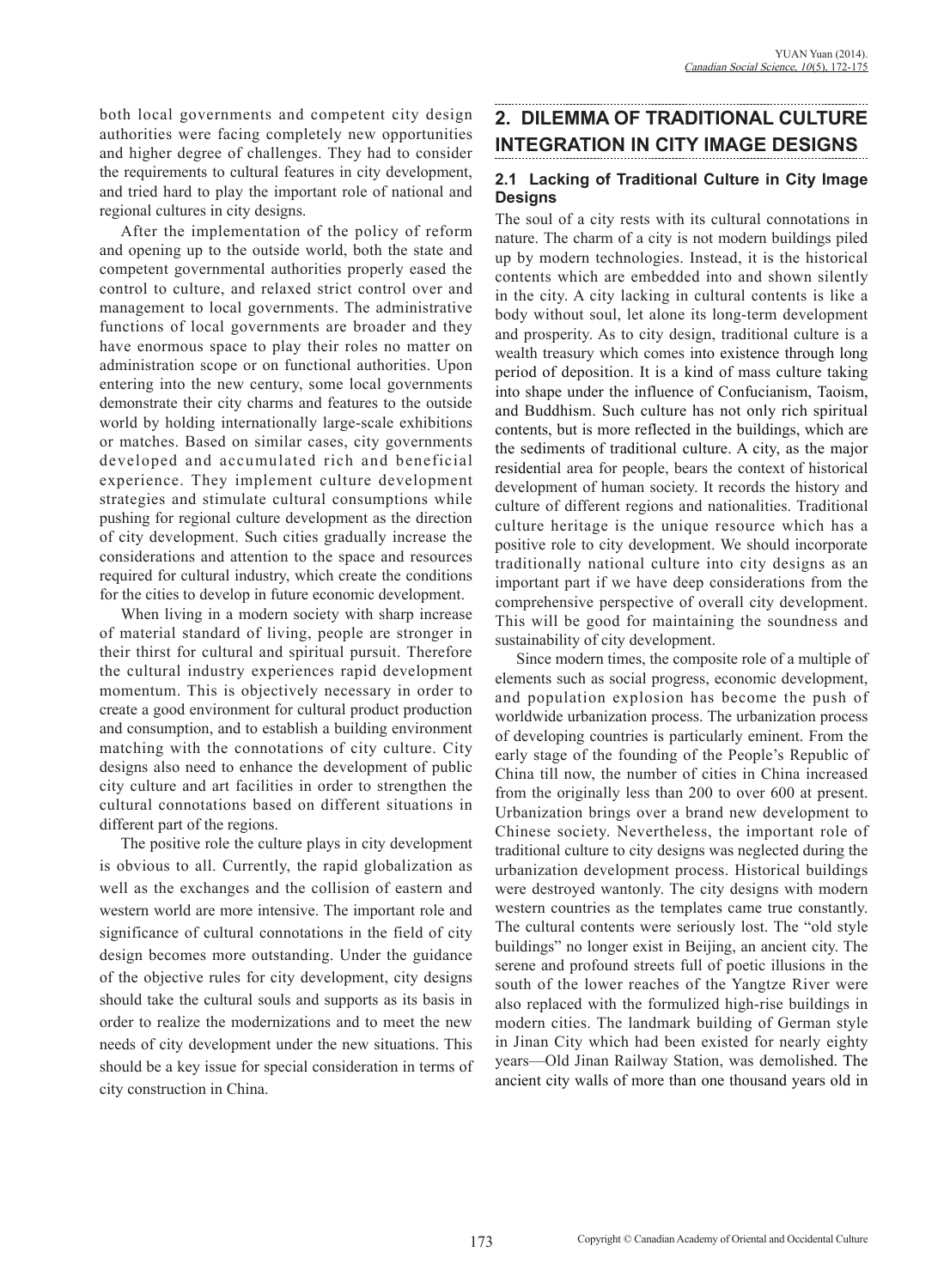Xiangfan City as torn down at one night. The thematic culture of a city must be established in the process of urbanization because it enables the vague city image and brand to become prominent brightly.

By ignoring the soul content of traditional culture, city designs were blindly in pursuit of the so-called modernization and western style. International designers came to China to submit their products. They took China as the experimental field for their architectural designs. Due to the cultural background differences, some international architects only hope that their designs are "fresh, strange, and unusual". So their design products disregard the special situations in China. The construction and operation costs of making their designs come true are excessively high. Furthermore, technical risks are found in their designs. All these result in some negative effects to China's city construction, economic and social development, or even to the national image. The designs made for old cities which have the contents of culture and history were completely destroyed. The cultural and historical inheritance was broken. New city designs endlessly adopt western concepts. Thus there are no regional characteristics or national customs in the new cities erected. The traditional culture contents are nothing to talk about. The loss of traditional cultural elements in city designs has made people worry about the long-term development of cities.

### **2.2 Challenges of Using Traditional Cultures in City Image Designs**

The inheritance and development of traditional culture is the objective requirements to city development as well as the contents which have to be considered in city designs, which take harmonious and long-term development as their target. But we need to notice that the use of traditional culture in city designs is a complicated screening process, which needs people to pay hard and long efforts. If we take cultural elements as an abstract entirety, they have both positive and negative impacts on city development. As an enormous and complex spiritual system, every culture is sure to have its intrinsic and stable basic constitutions. Specifically speaking, there are both essence and dross in a culture. The essence and dross are interwoven so tightly that people are hard to separate them from each other. Let's take the advocation to virtue and righteousness in traditional culture as an example. They urge people to get rid of the constraints of money and material things in social development. So people's spiritual realms are sublimed when they follow these elements. While these two factors are used in city construction, the words that money "is taken in a right way and is spent properly" are also of great significance to professional ethics enhancement of people and harmonious development of city economy. From another perspective, however, the reinforcement of economic morality and the dilution of utilitarian will inevitably hinder the smooth production and the operation of the economy, which reduces the competitiveness of city development to some extent.

The complexity and versatility of culture and the interconnection of strengths and weaknesses in traditional culture tell us that the excellent and essence factors will not play a positively promotional role by isolating themselves out of the cultural entirety. Since China is a large agricultural county with a long history, the driving role out of ethic culture with deep agricultural colors to the society is more demonstrated in people's abstract and deep spiritual minds. The backward elements of petty farmer consciousness reveal their strong obstruction to social and economic development. They give rise to all phenomena hindering social development out of traditional culture like the lacking of pioneering spirit and sense of competition as well as the obstinate inertness and sluggishness. Therefore the use of traditional culture in city designs is a complicated and long task. We need to break the shackles of petty farmer economy. According to the situations of modern society development, we will restructure the essence of traditional culture and put it into every aspect of city designs. In this way, we can gradually play the promotional role of traditional culture to city construction and development under the guarantee of mechanism and system.

#### **3 . R E S P E C T I N G T R A D I T I O N A L CULTURE & HARMONIOUS CITY DEVELOPMENT**

## **3.1 Use of Traditional Culture in New City Designs**

The design of a new city, especially the design of a medium- or large-scale public building needs to respect the features of traditional culture and gives the full play of its charms. The characteristics of a city culture are usually expressed in two ways: external forms and internal ways. The external forms include buildings, roads, and public facilities. The internal ways cover folk traditions, folk customs, and economic development. No matter whatever the expression form is, culture is at the dominating position. Compared with other social factors like geographic conditions and economic situations, traditional culture represents the unique feature of a city. So it is more easily attract people's interest to the city. For example, the Forbidden City and Tian'anmen are the representatives of Beijing and Suzhou Classical Gardens stand for Suzhou City.

The integration of traditional culture in city designs admits of no delay under the grim situation of global convergence of cultural development. Making references to multiple elements such as regional features, folk customs, folk traditions, and ancient architectural styles,